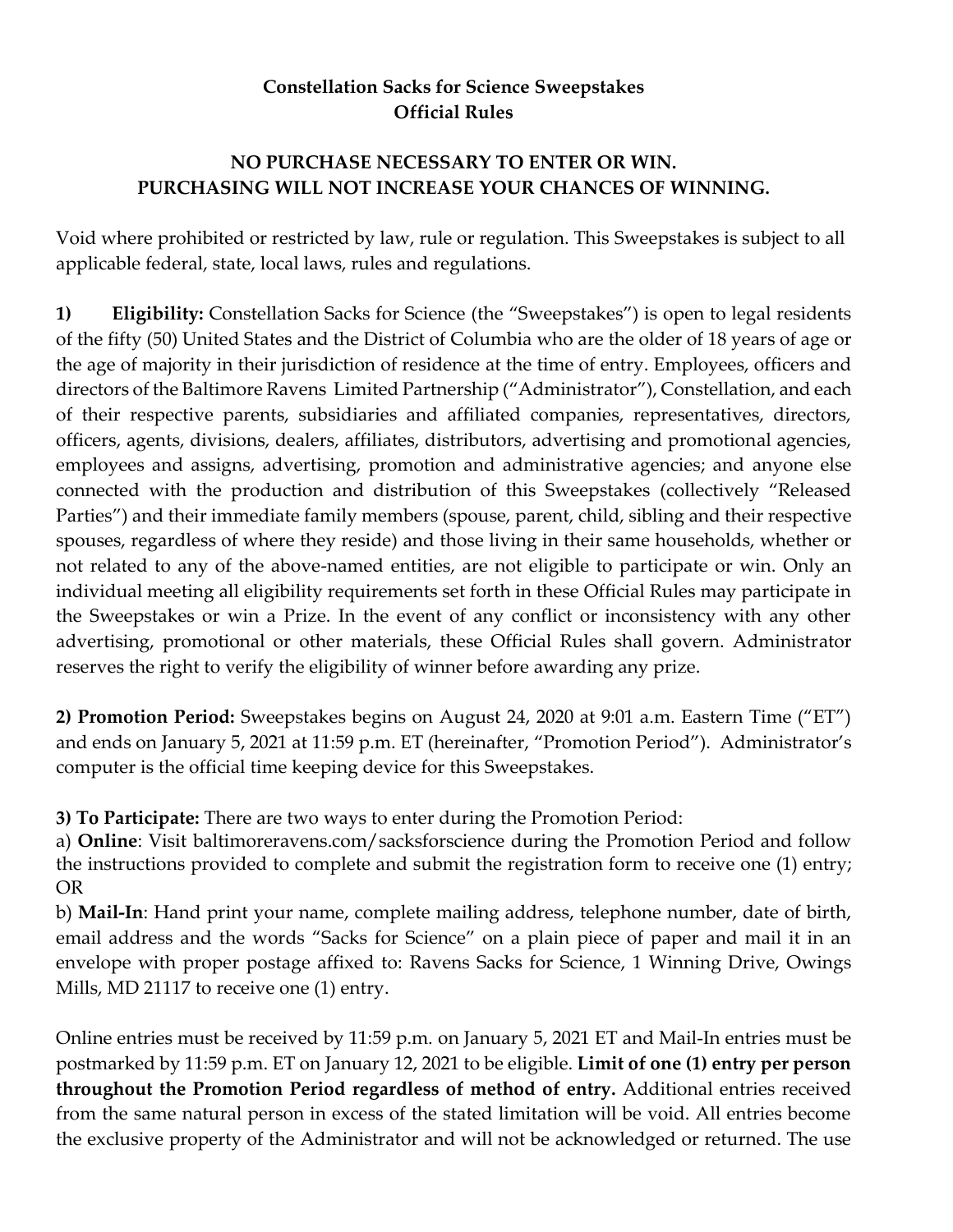of script, macro or automated devices (or any other devices intended to automate or subvert any aspect of entry) to enter the Sweepstakes is prohibited and any entry through such means and any entry that is deemed to be ineligible (at Administrator's sole discretion and in accordance with these Official Rules) are void. In the event of a dispute as to the identity of an entrant based on the email address submitted, the entry will be deemed to be submitted by the person named on the applicable entry (regardless of whether that is the name of the authorized account holder of the email address from which said entry form was submitted), provided such individual is eligible according to these Official Rules.

Released Parties are not responsible for late, lost, stolen, incomplete, misdirected, delayed, garbled, damaged, illegible, inaccurate, postage due or undelivered entries or mail, or for telephonic, human or computer failures, problems or errors, interruptions in service due to system upgrades, repairs, modifications or other causes, failures or malfunctions of connections, satellite, network, cable, Internet Service Provider (ISP), phones, phone lines or telephone systems, traffic congestion on the internet, technical or mechanical malfunctions, or other malfunctions or errors, whether caused by equipment, programming, human error or otherwise relating to or in connection with the Sweepstakes, including, without limitation, errors which may occur in connection with the administration of the Sweepstakes, the processing of entries, mail, or the announcement of the prize; or for any injury or damage to participant's or any other person's computer relating to or resulting from participation in this Sweepstakes, or for printing, typographical, human or other errors appearing in these Official Rules or other Sweepstakesrelated materials. Administrator reserves the right, in its sole discretion, to void any entries of entrants whom Administrator believes have attempted to tamper with or impair the administration, security, fairness or proper play of this Sweepstakes or is in violation of these Official Rules.

**4) Drawing:** Prize drawing will be conducted on or about January 12, 2021 from among all eligible entries received by Administrator, whose decisions are final on all matters relating to this Sweepstakes. Odds of winning a prize will depend upon the total number of eligible entries received. Potential prize winner will be notified by email, telephone, overnight delivery and/or mail and required to complete, sign and return an Affidavit of Eligibility and Publicity/Liability Release prior to the receipt of the prize, or the prize may be forfeited and awarded to an alternate winner. (Guest may also be required to sign a release.) If a potential winner cannot be contacted; is ineligible according to these Official Rules; fails to return the required documents within the specified time period; declines his/her prize for any reason whatsoever; otherwise fails to fully comply with these Official Rules; or if prize notification is returned as undeliverable, potential prize winner will forfeit his/her Prize and the Prize may be awarded to an alternate winner from among all remaining eligible entries received, in the Administrator 's sole discretion. Administrator will select up to three (3) successive alternate winners, after which point Administer will discontinue and retain the prize.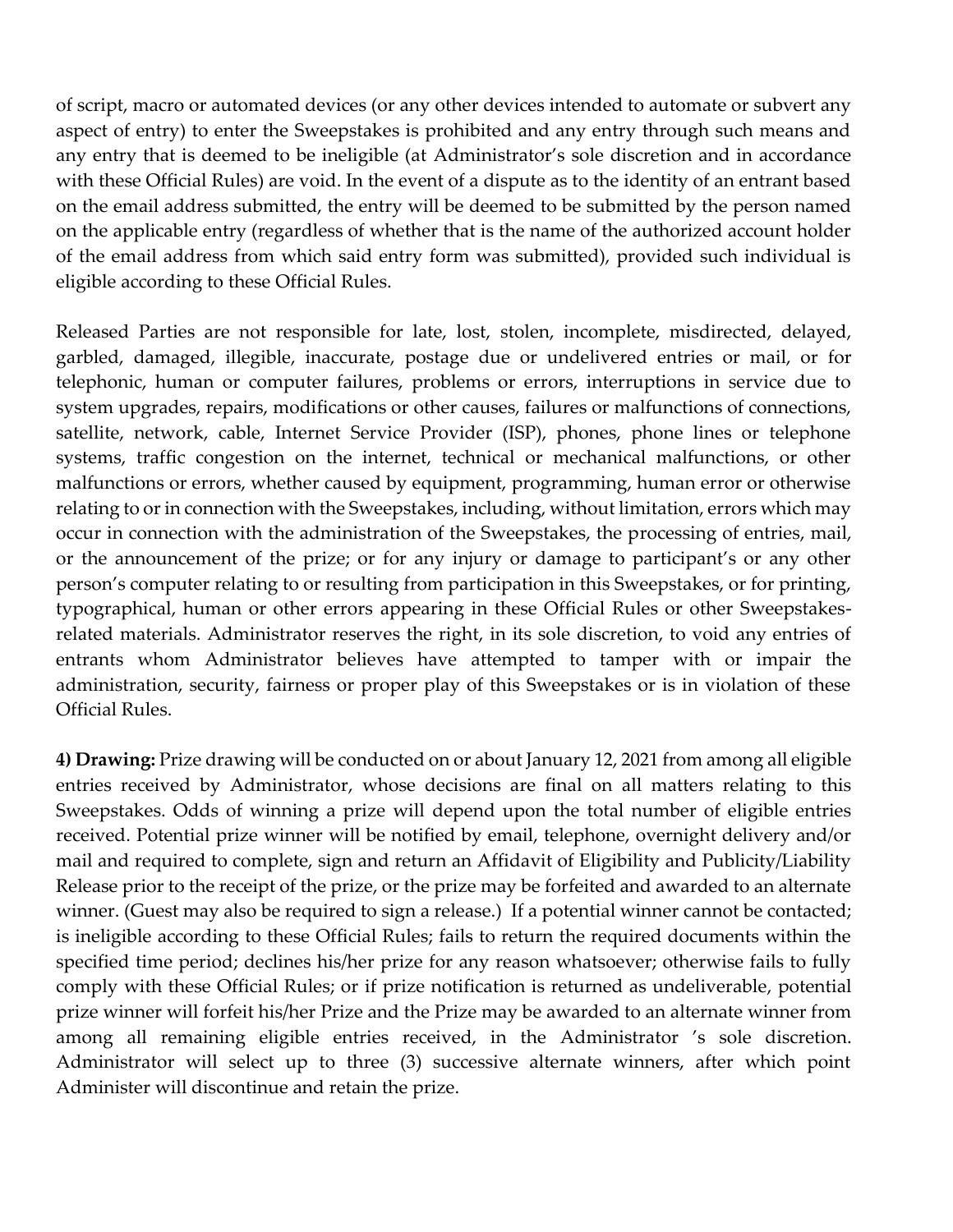**5) One (1) Prize:** For every sack made by the Ravens during the 2020 regular season, one (1) school group (maximum of 150 people per group) will be chosen to experience the Maryland Science Center Power Up! energy exhibit in the spring of 2021. Approximate retail value: \$900 per group. One (1) Grand Prize winner will receive a behind-the-scenes tour of M&T Bank Stadium. All prize details are at Administrator's sole and absolute discretion.

**6) Prize Restrictions**: No transfer, assignment, sale, duplication, cash redemption or substitution of Prize (or portion of Prize) is permitted, except by Administrator, which reserves the right to substitute a Prize (or applicable portion of Prize) with one of comparable or greater value, as determined by Administrator. Administrator is not responsible for and will not replace lost or stolen Prize or any component thereof. Non-compliance with these Official Rules may result in disqualification and, at Administrator's sole discretion, the awarding of prize to an alternate winner. Winner is solely responsible for any and all applicable fees, taxes and expenses associated with a Prize that are not specifically listed herein.

Submission of Prize claim is the sole responsibility of participant. Sponsor reserves the right to, in its sole and absolute discretion, not award a Prize to any participant. ADMINISTRATOR SHALL HAVE NO LIABILITY FOR ANY PERSONAL INJURIES, DEATH, PROPERTY DAMAGE, OR OTHER DAMAGES OR EXPENSES RESULTING FROM OR ARISING OUT OF WINNER OR ANY GUEST'S ATTENDANCE AT THE MARYLAND SCIENCE CENER OR ANY OTHER ASPECT OF WINNER'S OR ANY GUEST'S ACCEPTANCE OR USE OF THE PRIZE.

**7) Verification of Potential Winners:** ALL POTENTIAL WINNERS ARE SUBJECT TO VERIFICATION BY ADMINISTRATOR, WHOSE DECISIONS ARE FINAL AND BINDING IN ALL MATTERS RELATED TO THE SWEEPSTAKES. A PARTICIPANT IS NOT A WINNER OF ANY PRIZE UNLESS AND UNTIL PARTICIPANT'S ELIGIBILITY HAS BEEN VERIFIED AND PARTICIPANT HAS BEEN NOTIFIED THAT VERIFICATION IS COMPLETE.

**8) Publicity:** Except where and as may be prohibited by law, participation in the Sweepstakes and acceptance of Prize constitutes express permission of winner for Administrator and those acting pursuant to the authority of Administrator to use such winner's name, photograph, image, likeness, voice, opinions, hometown, and/or state for advertising, trade, promotion, and publicity purposes in all forms of media now known or hereafter developed, worldwide in perpetuity, without further notice, review or approval, permission, or compensation. If you do not agree to these terms, you should not participate in the Sweepstakes.

**9) General Conditions:** Administrator reserves the right, in its sole discretion, to modify, suspend or terminate this Sweepstakes (or any portion thereof) should any virus, bug, fraud, nonauthorized human intervention or other causes, including but not limited to weather, war or armed conflict (whether or not officially declared), labor controversy or threat thereof, and/or acts of God, corrupt or impair the administration, security, fairness or proper play of this Sweepstakes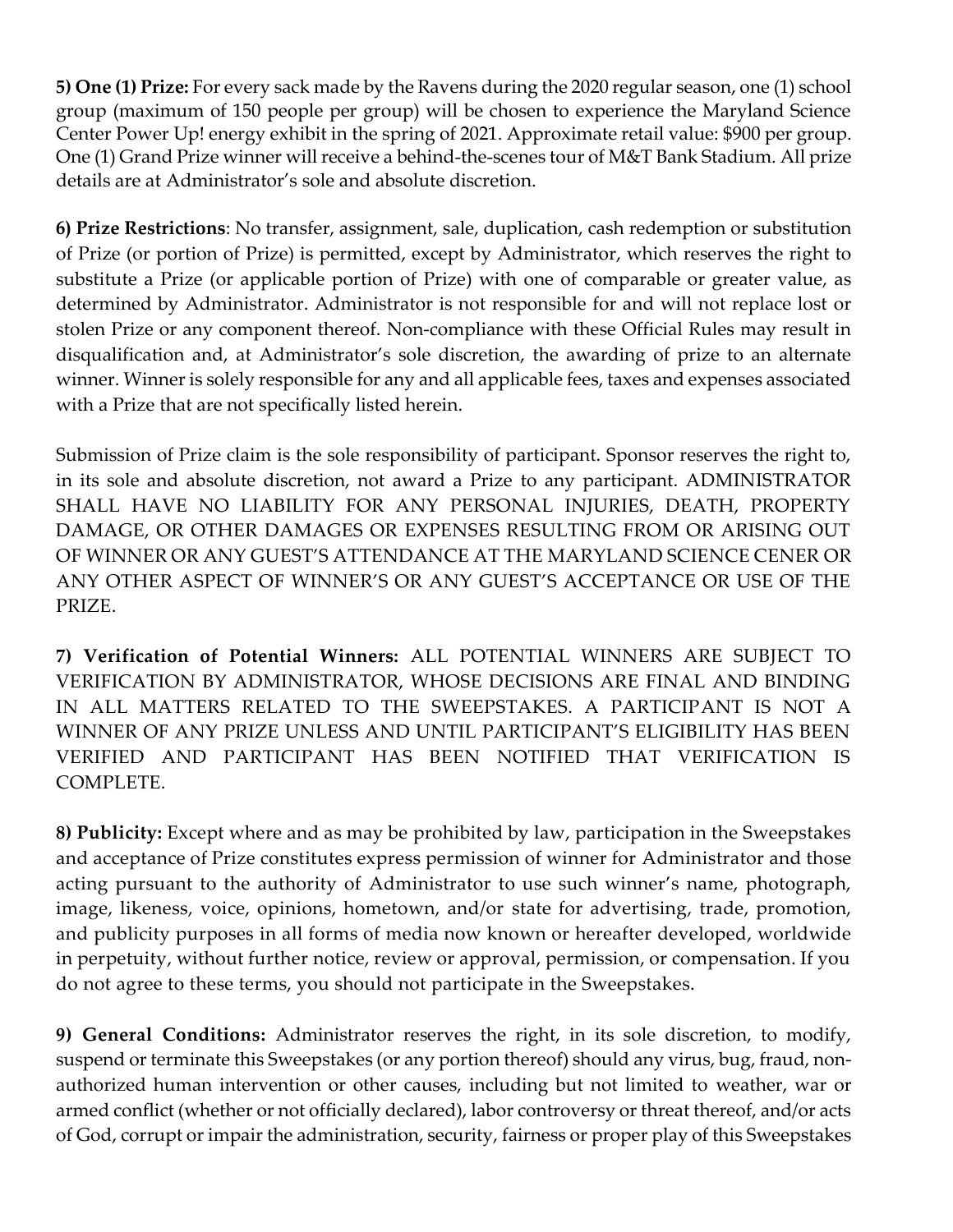and, in the event of termination, at its discretion, select winner from among all eligible, nonsuspect entries received as of the date of the event requiring such termination. Administrator reserves the right to disqualify any individual it determines, in its sole and absolute discretion, is or is attempting or intending to: (a) tamper with any aspect of the operation of the Sweepstakes, (b) defraud Administrator, (c) undermine the legitimate operation of the Sweepstakes by cheating, deception, or other unfair playing practices, (d) annoy, abuse, threaten, or harass any other participants, Released Parties, or representatives of the Released Parties, or (e) act in violation of these Official Rules. In such event(s), Administrator reserves the right (in addition to disqualification of such individual) to seek damages from any such person to the fullest extent permitted by law. Administrator's failure to enforce any provision of these Official Rules shall not constitute a waiver of that provision. No groups, clubs, newsletters, or organizations may reproduce or distribute any portion of these Official Rules to their members, and anyone who participates in the Sweepstakes through means not permitted by these Official Rules is subject to disqualification. No more than the stated number of Prizes will be awarded. In the event that production, technical, mechanical, typographical, or any other reasons cause more than stated number of Prizes as set forth in these Official Rules to be available and/or claimed, Administrator reserves the right, in its sole and absolute discretion, to award only the stated number of Prizes (previously not awarded) by means of a random drawing among all legitimate and eligible Prize claims. **ANY ATTEMPT BY ANY PERSON DELIBERATELY TO DAMAGE THE ELECTRONIC ENTRY FORM OR UNDERMINE THE LEGITIMATE OPERATION OF THE SWEEPSTAKES MAY BE IN VIOLATION OF CRIMINAL AND CIVIL LAWS, AND SHOULD SUCH AN ATTEMPT BE MADE, ADMINISTRATOR RESERVES THE RIGHT TO SEEK REMEDIES (INCLUDING ATTORNEYS' FEES) AND DAMAGES FROM ANY SUCH PERSON TO THE FULLEST EXTENT PERMITTED BY LAW, INCLUDING CRIMINAL PROSECUTION.** 

**10) Agreement to Official Rules:** By participating in the Sweepstakes, entrants agree to be bound by these Official Rules and the decisions of the Administrator (including but not limited to Administrator's employees or agents handling Prize redemption), which are final and binding in all matters relating to the Sweepstakes. By participating in the Sweepstakes, each Participant waives any right to claim ambiguity in these Official Rules.

**11) Release: By participating in this Sweepstakes, participant agrees to release, indemnify, and hold harmless, the Released Parties, Constellation, and the National Football League, and each of their respective officers, directors, owners, employees, agents, affiliates, owner-operators, designees and assigns (collectively, the "Sweepstakes Released Parties"), from any and all liability for any injuries, loss, harm, damage, cost, or expense of any kind to any person(s), including, without limitation, property damage, personal injury, and/or death, arising in whole or in part, directly or indirectly, from acceptance, possession, use, and/or misuse of a Prize or participation in this Sweepstakes or any Sweepstakes-related activity and for any claims based on publicity rights, defamation, or invasion of privacy. The Sweepstakes**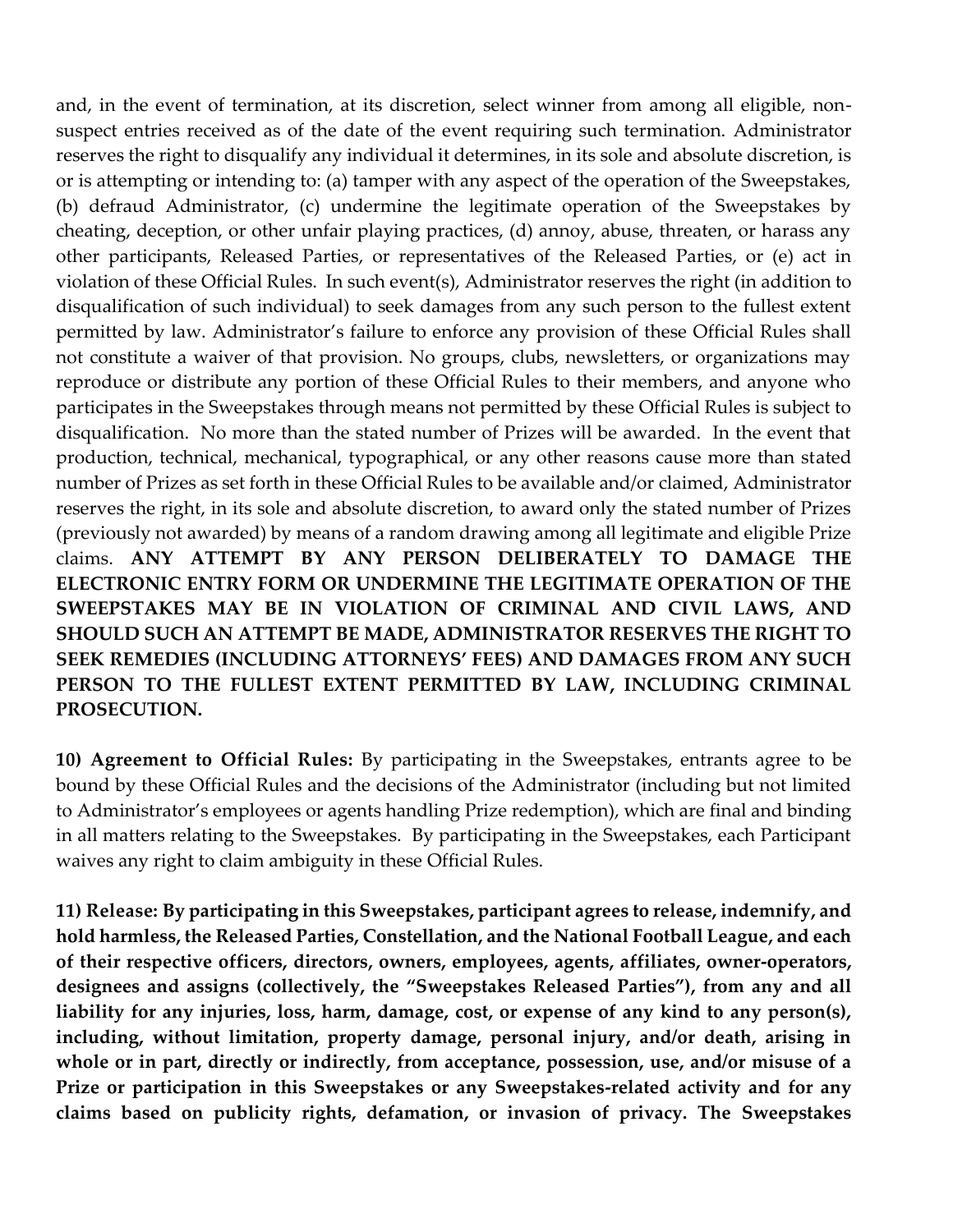**Released Parties are not responsible for cancellations or delays, or if any Prize cannot be awarded or used, or if the Sweepstakes cannot be conducted as planned for any reason due to non-authorized intervention, fraud, weather, force majeure event, acts of war, natural disasters, terrorism events or other causes beyond their control.**

**12) Limitation of Liability: Except where prohibited, participant agrees that: (1) any and all disputes, claims, and causes of action arising out of or connected with this Sweepstakes, or any Prize awarded, or the determination of the winner, shall be resolved individually, without resort to any form of class action; (2) any and all claims, judgments, and awards shall be limited to actual out-of-pocket costs incurred, including costs associated with entering this Sweepstakes not to exceed \$50 but in no event including attorneys' fees, and (3) under no circumstances will participant be permitted to obtain awards for and participant hereby waives all rights to claim punitive, incidental, consequential, and any other damages, other than for actual out-of-pocket expenses, and any and all rights to have damages multiplied or otherwise increased.**

WITHOUT LIMITING THE FOREGOING, EVERYTHING REGARDING THIS SWEEPSTAKES, INCLUDING THE SWEEPSTAKES AND PRIZE, ARE PROVIDED "AS IS" WITHOUT WARRANTY OF ANY KIND, EITHER EXPRESS OR IMPLIED, INCLUDING BUT NOT LIMITED TO, THE IMPLIED WARRANTIES OF MERCHANTABILITY, FITNESS FOR A PARTICULAR PURPOSE, OR NON-INFRINGEMENT. SOME JURISDICTIONS MAY NOT ALLOW THE LIMITATIONS OR EXCLUSIONS OF LIABILITY FOR INCIDENTAL OR CONSEQUENTIAL DAMAGES OR EXCLUSION OF IMPLIED WARRANTIES, SO SOME OF THE ABOVE LIMITATIONS OR EXCLUSIONS MAY NOT APPLY. CHECK LOCAL LAWS FOR ANY RESTRICTIONS OR LIMITATIONS REGARDING THESE LIMITATIONS OR EXCLUSIONS.

**13) Governing Law:** All issues and questions concerning the construction, validity, interpretation and enforceability of these Official Rules or the rights and obligations of participants or the Released Parties in connection with this Sweepstakes will be governed by and construed in accordance with the internal laws of the State of Maryland, without giving effect to any choice of law or conflict of law rules or provisions that would cause the application of any other state's laws.

**14) Privacy:** By entering the Sweepstakes, each participant agrees that his or her entry and any other personally identifiable information collected in connection with the Sweepstakes may be used by Administrator or its affiliates for administration of this Sweepstakes, including in connection with Prize fulfillment. Unless you opt-in for future communication, the information you provide will only be used for Sweepstakes purposes.

**15) Official Rules and Winners List:** Official Rules for this Sweepstakes may be obtained by visiting baltimoreravens.com/sacksforscience. For the winner's name, send a written request to